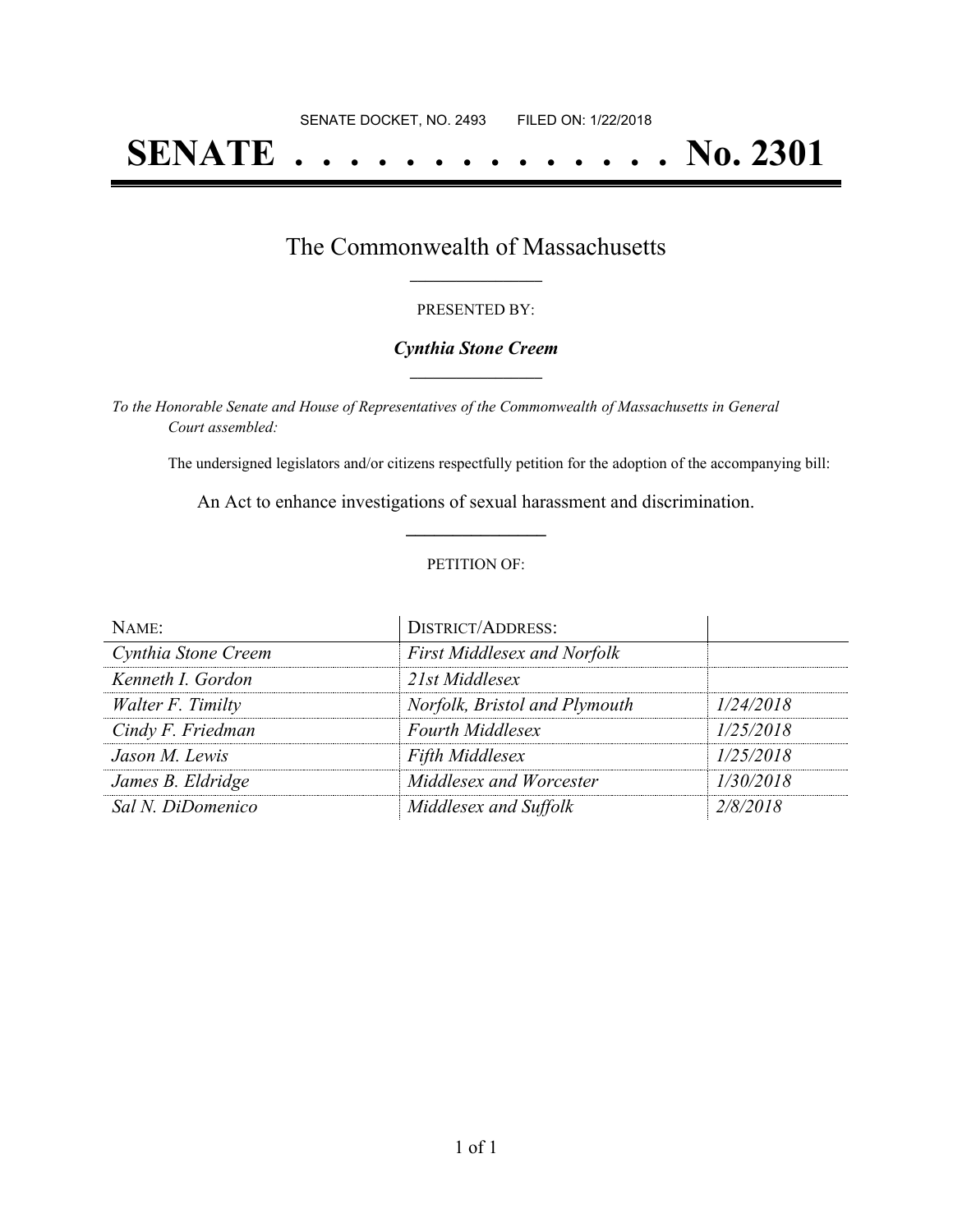## SENATE DOCKET, NO. 2493 FILED ON: 1/22/2018

# **SENATE . . . . . . . . . . . . . . No. 2301**

By Ms. Creem, a petition (accompanied by bill, Senate, No. 2301) (subject to Joint Rule 12) of Cynthia Stone Creem, Kenneth I. Gordon, Walter F. Timilty, Cindy F. Friedman and other members of the General Court for legislation to enhance investigations of sexual harassment and discrimination. The Judiciary.

### The Commonwealth of Massachusetts

**In the One Hundred and Ninetieth General Court (2017-2018) \_\_\_\_\_\_\_\_\_\_\_\_\_\_\_**

**\_\_\_\_\_\_\_\_\_\_\_\_\_\_\_**

An Act to enhance investigations of sexual harassment and discrimination.

Be it enacted by the Senate and House of Representatives in General Court assembled, and by the authority *of the same, as follows:*

1 Chapter 151B of the General Laws is hereby amended after Section 10 by adding the

2 following sections:

 Section 11. Whenever the attorney general has reason to believe that any person or entity is engaged in a practice declared by section four to be unlawful, and that proceedings would be in the public interest, the attorney general may bring an action in the name of the commonwealth against such person or entity, or to join in any action brought by any person alleging a violation of section four of this chapter, to restrain by temporary restraining order or preliminary or permanent injunction the use of such method, act or practice. The action may be brought in the superior court of the county in which such person or entity resides or has his principal place of business, or the action may be brought in the superior court of Suffolk county with the consent of the parties or if the person has no place of business within the commonwealth. The action may be brought within three-years of the last date of any conduct alleged to be prohibited by this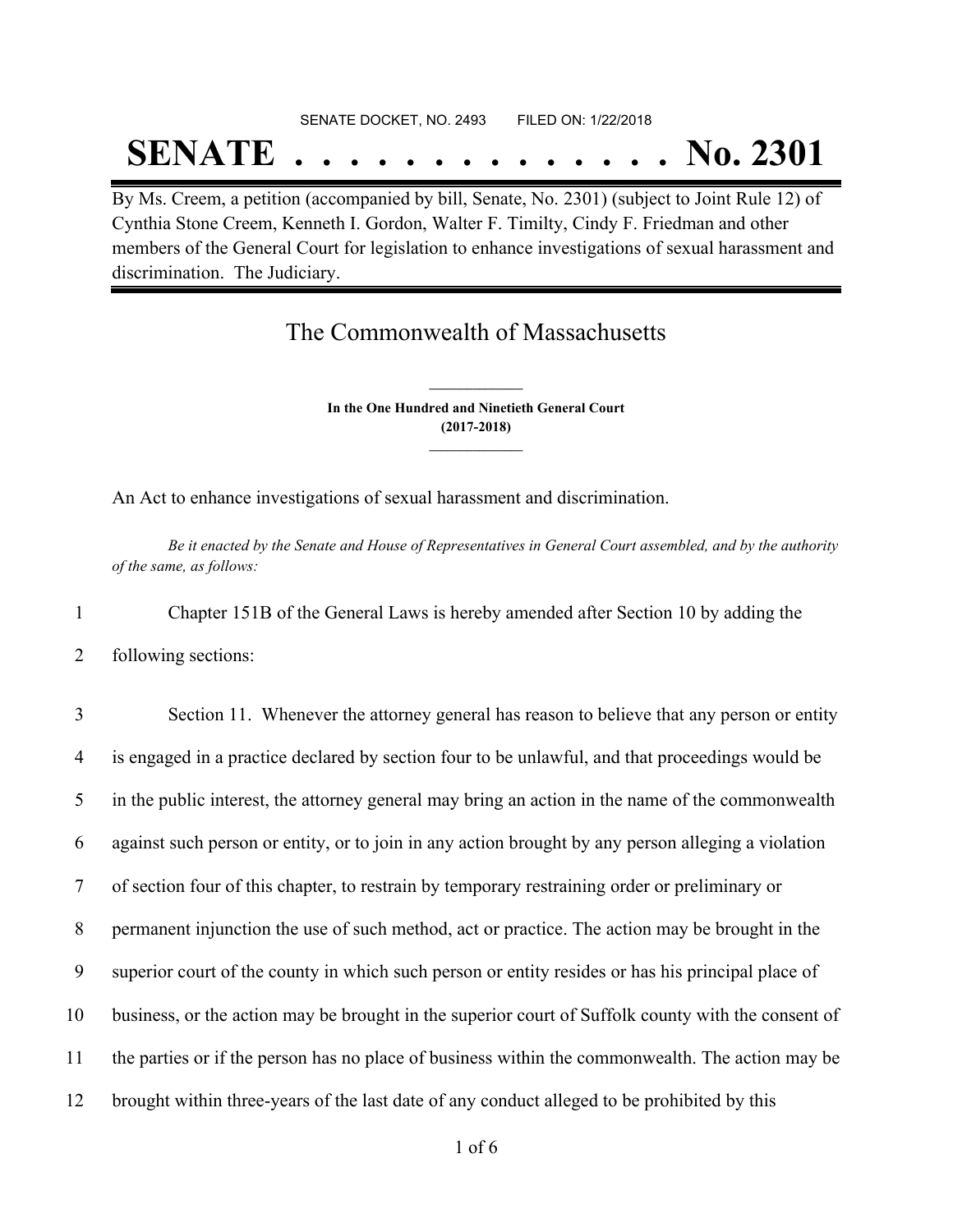chapter. If more than one person or entity is joined as a defendant, such action may be brought in the superior court of the county where any one defendant resides or has his principal place of business, or in Suffolk county. Said court may issue temporary restraining orders or preliminary or permanent injunctions and make such other orders or judgments as may be necessary to restore to any person who has suffered any harm by reason of the engagement in conduct prohibited by section four of this chapter. If the court finds that a person or entity has engaged in any conduct prohibited by section four of this chapter, the court may require such person or entity to pay to the commonwealth a civil penalty of not more than fifty-thousand dollars for each such violation and also may require the said person or entity to pay the reasonable costs of investigation and litigation of such violation, including reasonable attorneys' fees, in addition to any damages available pursuant to Section 5 of this chapter.

 At least five days prior to the commencement of any action brought by the attorney general under this section, except when a temporary restraining order is sought, the attorney general shall notify the person or entity of his intended action, and give the person or entity an opportunity to confer with the attorney general in person or by counsel or other representative as to the proposed action. Such notice shall be given the person or entity by mail, postage prepaid, to his usual place of business, or if he has no usual place of business, to his last known address.

 Any person or entity who violates the terms of an injunction or other order issued under this section shall forfeit and pay to the commonwealth a civil penalty of not more than fifty- thousand dollars for each violation. For the purposes of this section, the court issuing such an injunction or order shall retain jurisdiction, and the cause shall be continued, and in such case the attorney general acting in the name of the commonwealth may petition for recovery of such civil penalty.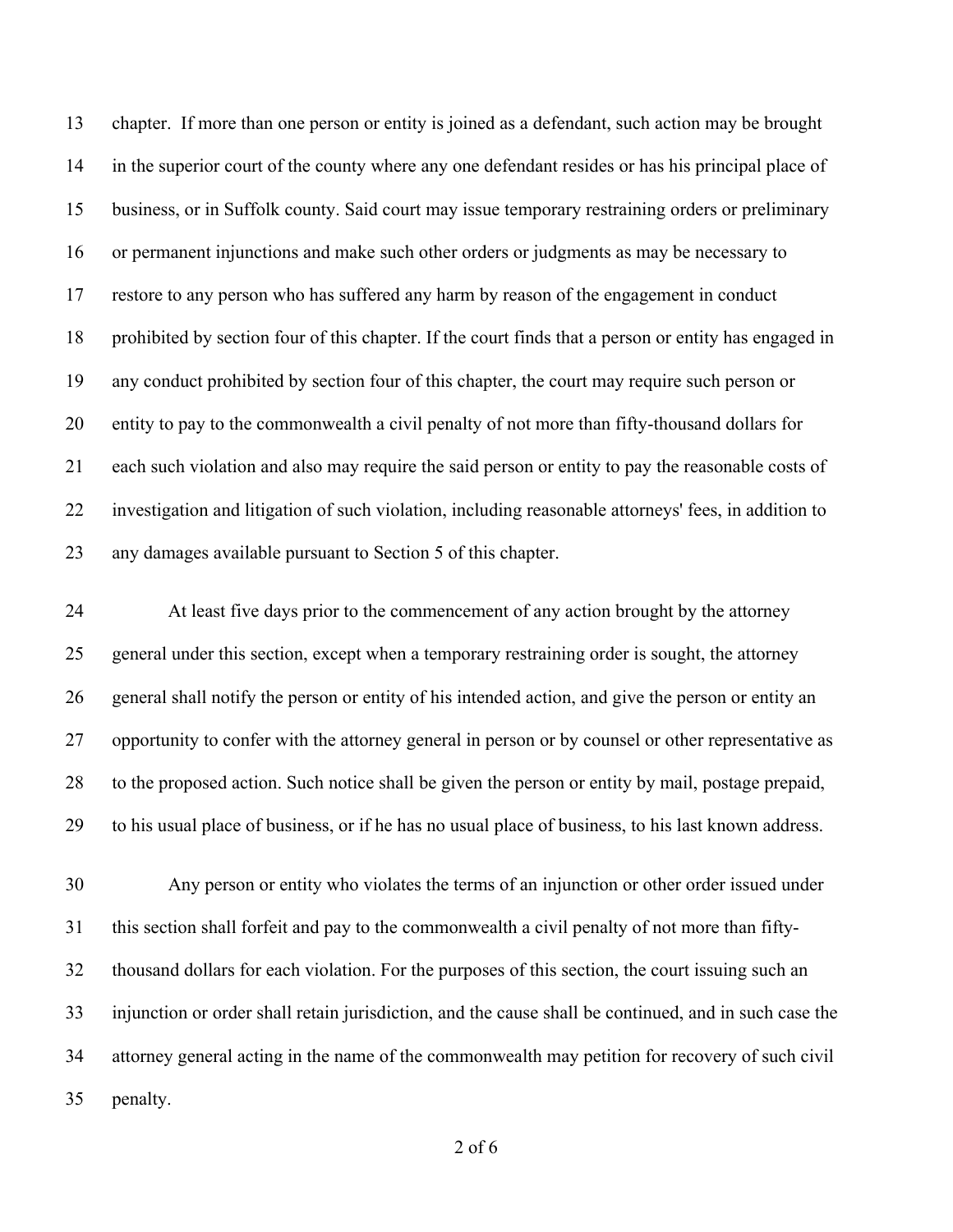Section 12. In any case where the attorney general has authority to institute an action or proceeding under sections five or eleven of this chapter, in lieu thereof the attorney general may accept an assurance of discontinuance of any conduct in violation of this chapter from any person or entity alleged to be engaged or to have been engaged in such conduct. Such assurance may, among other terms, include a stipulation for the voluntary payment by such person or entity of the costs of investigation, or of an amount to be held in escrow pending the outcome of an action or as compensation to aggrieved persons, unless an enforceable contract containing good and valuable consideration accepted by the person alleged to be aggrieved by a violation has been previously executed by said person. Any such assurance of discontinuance shall be in writing and be filed with the superior court of Suffolk county. Matters thus closed may at any 46 time be reopened by the attorney general for further proceedings in the public interest. Any statute of limitations will be tolled between the date of the filing and reopening of any such matter. Evidence of a violation of such assurance shall be prima facie evidence of a violation of section four in any subsequent proceeding brought by the attorney general. Section 13. (1) Whenever the attorney general believes a person or entity has engaged in or is engaging in any conduct declared to be prohibited by this chapter, the attorney general may conduct an investigation to ascertain whether in fact such person or entity has engaged in or is engaging in such prohibited conduct. In conducting such investigation they attorney general may (a) take testimony under oath concerning such alleged unlawful method, act or practice; (b) examine or cause to be examined any documentary material of whatever nature relevant to such alleged unlawful method, act or practice; and (c) require attendance during such examination of documentary material of any person having knowledge of the documentary material and take

testimony under oath or acknowledgment in respect of any such documentary material. Such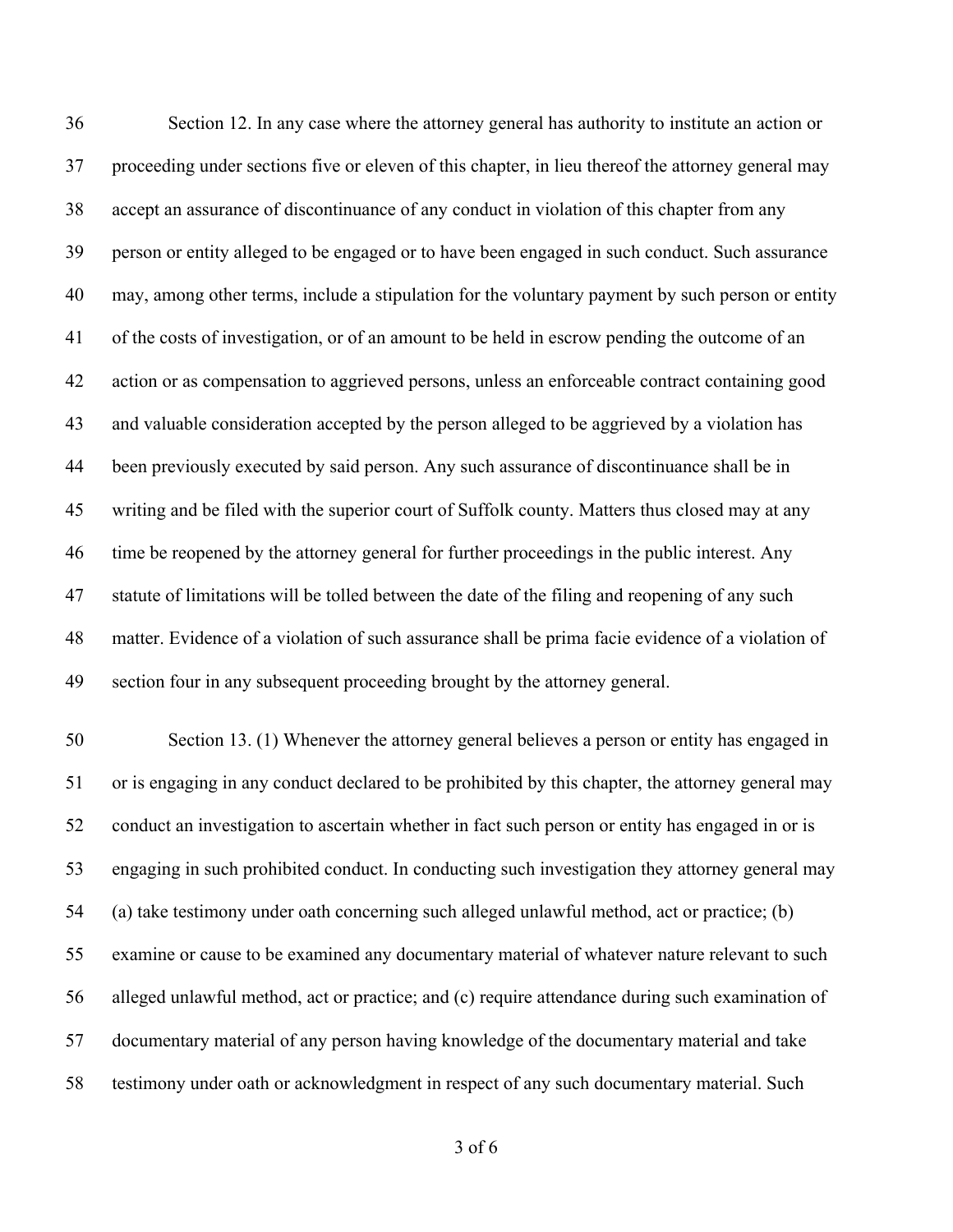testimony and examination shall take place in the county where such person or entity resides or has a place of business or, if the parties consent or such person is a nonresident or has no place of business within the commonwealth, in Suffolk county.

 (2) Notice of the time, place and cause of such taking of testimony, examination or attendance shall be given by the attorney general at least ten days prior to the date of such taking of testimony or examination.

 (3) Service of any such notice may be made by (a) delivering a duly executed copy thereof to the person to be served or to a partner or to any officer or agent authorized by appointment or by law to receive service of process on behalf of such person; (b) delivering a duly executed copy thereof to the principal place of business in the commonwealth of the person to be served; or (c) mailing by registered or certified mail a duly executed copy thereof addressed to the person to be served at the principal place of business in the commonwealth or, if said person has no place of business in the commonwealth, to his principal office or place of business.

 (4) Each such notice shall (a) state the time and place for the taking of testimony or the examination and the name and address of each person or entity to be examined, if known, and, if the name is not known, a general description sufficient to identify him or the particular class or group to which he belongs; (b) state the statute and section thereof, the alleged violation of which is under investigation and the general subject matter of the investigation; (c) describe the class or classes of documentary material to be produced thereunder with reasonable specificity, so as fairly to indicate the material demanded; (d) prescribe a return date within which the documentary material is to be produced; and (e) identify the members of the attorney general's staff to whom such documentary material is to be made available for inspection and copying.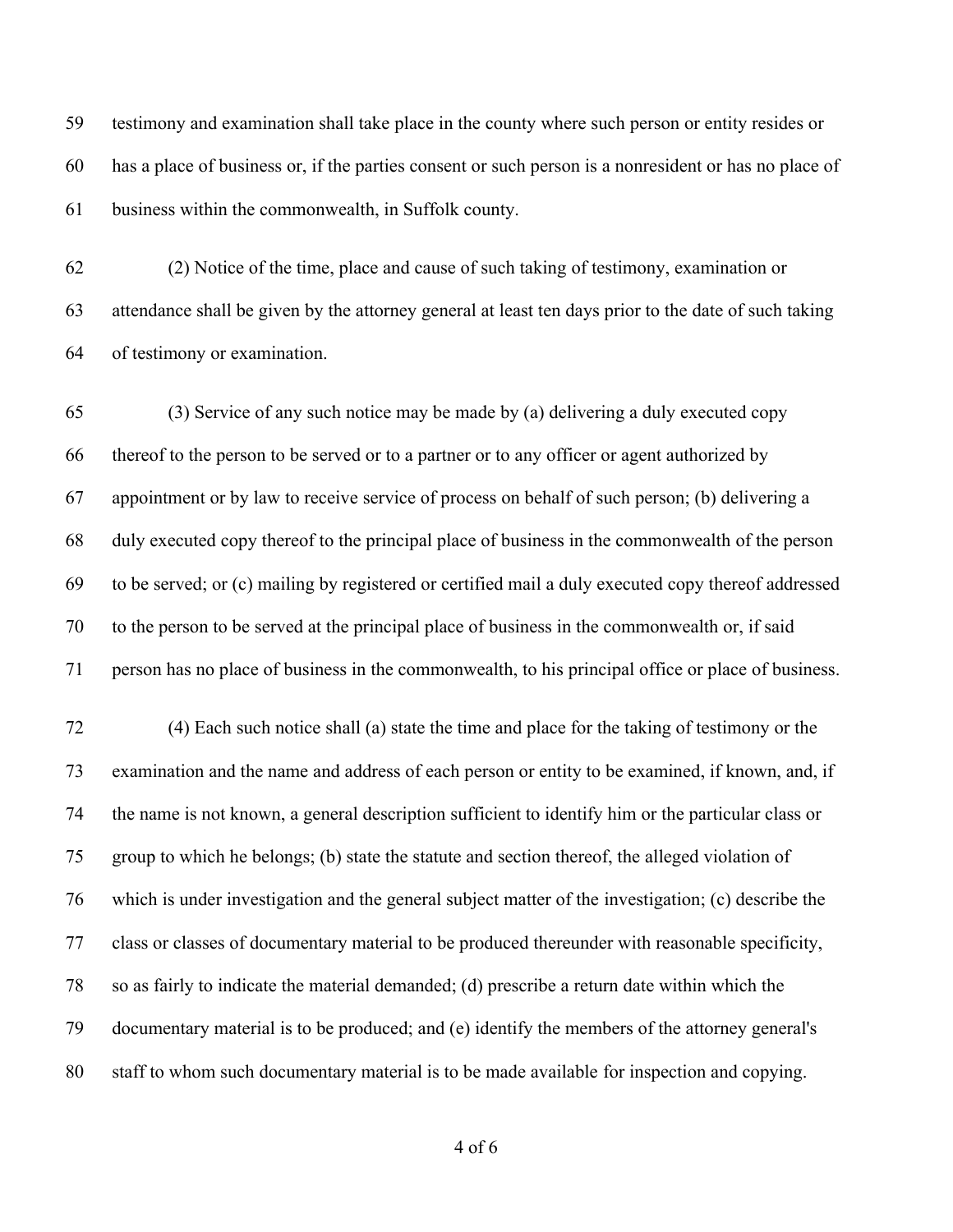(5) No such notice shall contain any requirement which would be unreasonable or improper if contained in a subpoena duces tecum issued by a court of the commonwealth; or require the disclosure of any documentary material which would be privileged, or which for any other reason would not be required by a subpoena duces tecum issued by a court of the commonwealth.

 (6) Any documentary material or other information produced by any person or entity pursuant to this section shall not, unless otherwise ordered by a court of the commonwealth for good cause shown, be disclosed to any person other than the authorized agent or representative of the attorney general, unless with the consent of the person producing the same; provided, however, that such material or information may be disclosed by the attorney general in court pleadings or other papers filed in court.

 (7) At any time prior to the date specified in the notice, or within twenty-one days after the notice has been served, whichever period is shorter, the court may, upon motion for good cause shown, extend such reporting date or modify or set aside such demand or grant a protective order in accordance with the standards set forth in Rule 26(c) of the Massachusetts Rules of Civil Procedure. The motion may be filed in the superior court of the county in which the person served resides or has his usual place of business, or in Suffolk county. This section shall not be applicable to any criminal proceeding nor shall information obtained under the authority of this section be admissible in evidence in any criminal prosecution for substantially identical transactions.

 (8) The provisions of this Section are to be interpreted consistent with the provisions of Chapter 93A of the general laws.